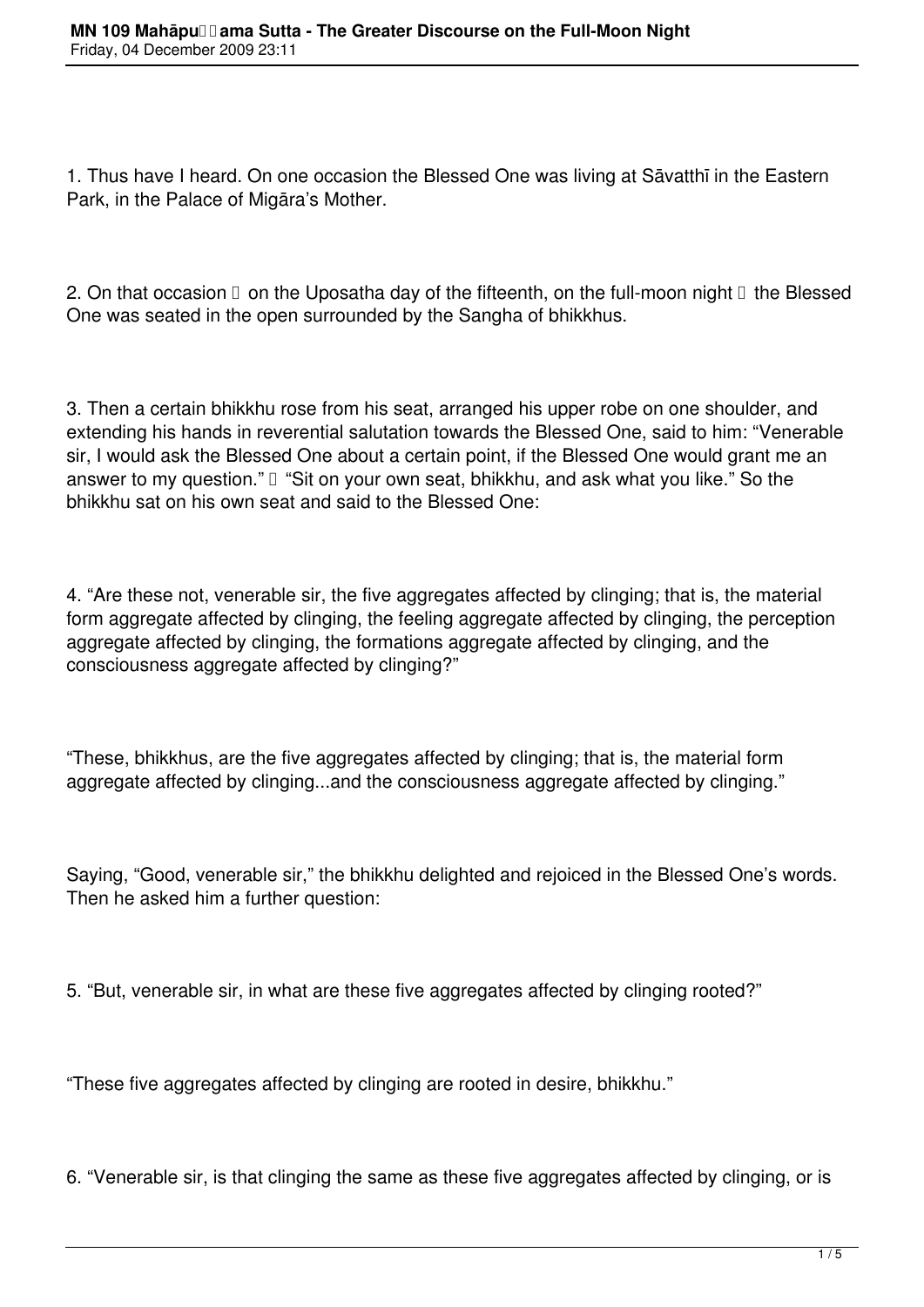the clinging something apart from the five aggregates affected by clinging?"

"Bhikkhu, that clinging is neither the same as these five aggregates affected by clinging, nor is the clinging something apart from the five aggregates affected by clinging. It is the desire and lust in regard to the five aggregates affected by clinging that is the clinging there."

7. "But, venerable sir, can there be diversity in the desire and lust regarding these five aggregates affected by clinging?"

"There can be, bhikkhu," the Blessed One said. "Here, bhikkhu, someone thinks thus: 'May my material form be thus in the future; may my feelings be thus in the future; may my perceptions be thus in the future; may my formations be thus in the future; may my consciousness be thus in the future.' Thus there is diversity in the desire and lust regarding these five aggregates affected by clinging."

8. "But, venerable sir, in what way does the term 'aggregates' apply to the aggregates?"

"Bhikkhu, any kind of material form whatever, whether past, future, or present, internal or external, gross or subtle, inferior or superior, far or near  $\Box$  this is the material form aggregate. Any kind of feeling whatever...far or near  $\Box$  this is the feeling aggregate. Any kind of perception whatever...far or near  $\Box$  this is the perception aggregate. Any kind of formations whatever...far or near  $\Box$  this is the formations aggregate. Any kind of consciousness whatever...far or near  $\Box$ this is the consciousness aggregate. It is in this way, bhikkhu, that the term 'aggregate' applies to the aggregates."

9. "What is the cause and condition, venerable sir, for the manifestation of the material form aggregate? What is the cause and condition for the manifestation of the feeling aggregate...the perception aggregate...the formations aggregate...the consciousness aggregate?"

"The four great elements, bhikkhu, are the cause and condition for the manifestation of the material form aggregate. Contact is the cause and condition for the manifestation of the feeling aggregate. Contact is the cause and the condition for the manifestation of the perception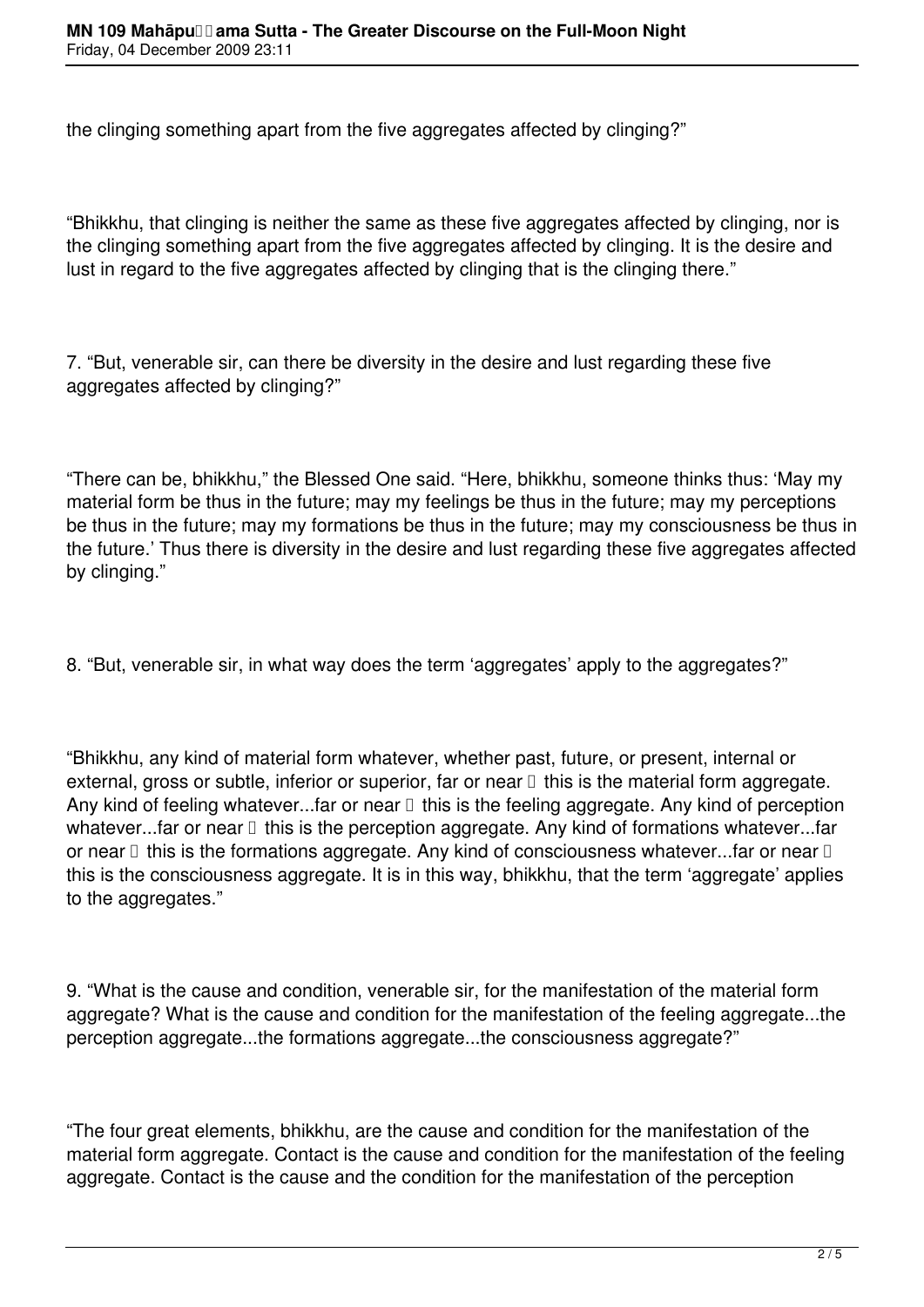aggregate. Contact is the cause and condition for the manifestation of the formations aggregate. Mentality-materiality is the cause and condition for the manifestation of the consciousness aggregate."

10. "Venerable sir, how does identity view come to be?"

"Here, bhikkhu, an untaught ordinary person, who has no regard for noble ones and is unskilled and undisciplined in their Dhamma, who has no regard for true men and is unskilled and undisciplined in their Dhamma, regards material form as self, or self as possessed of material form, or material for as in self, or self as in material form. He regards feeling as self...perception as self...formations as self...consciousness as self, or self as possessed of consciousness, or consciousness as in self, or self as in consciousness. That is how identity view comes to be."

11. "But, venerable sir, how does identity view not come to be?"

"Here, bhikkhu, a well-taught noble disciple, who has regard for noble ones and is skilled and disciplined in their Dhamma, who has regard for true men and is skilled and disciplined in their Dhamma, does not regard material form as self, or self as possessed of material form, or material for as in self, or self as in material form. He does not regard feeling as self...perception as self...formations as self...consciousness as self, or self as possessed of consciousness, or consciousness as in self, or self as in consciousness. That is how identity view does not come to be."

12. "What, venerable sir, is the gratification, what is the danger, and what is the escape in the case of material form? What is the gratification, what is the danger, and what is the escape in the case of feeling...in the case of perception...in the case of formations...in the case of consciousness?"

"The pleasure and joy, bhikkhu, that arise in dependence on material form  $\Box$  this is the gratification in the case of material form. Material form is impermanent, suffering, and subject to change  $\Box$  this is the danger in the case of material form. The removal of desire and lust, the abandonment of desire and lust for material form  $\Box$  this is the escape in the case of material form.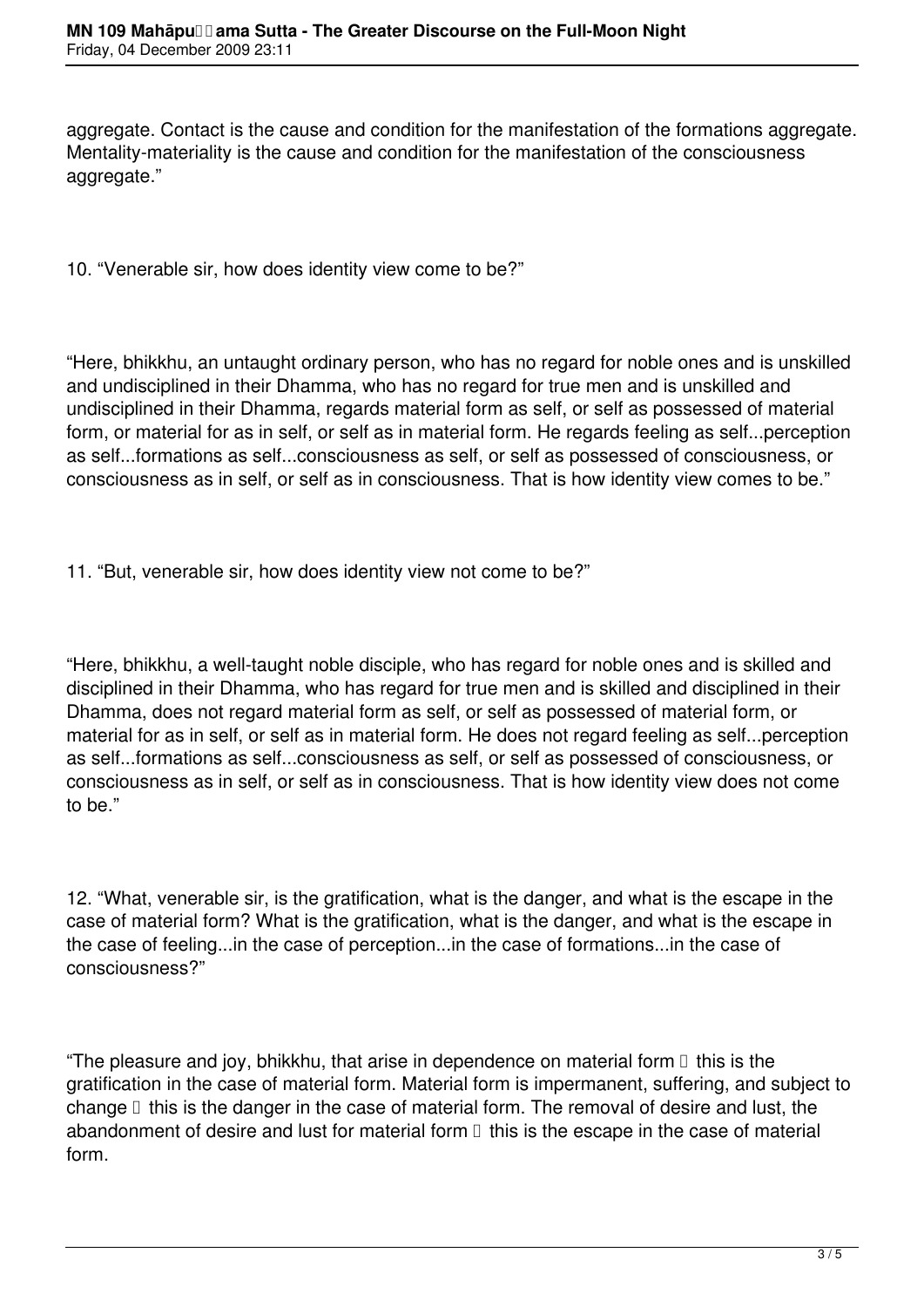"The pleasure and joy that arise in dependence on feeling...in dependence on perception...in dependence on formations...in dependence on consciousness  $\Box$  this is the gratification in the case of consciousness. Consciousness is impermanent, suffering, and subject to change  $\Box$  this is the danger in the case of consciousness. The removal of desire and lust, the abandonment of desire and lust for consciousness  $\Box$  this is the escape in the case of consciousness."

13. "Venerable sir, how does one know, how does one see, so that in regard to this body with its consciousness and all external signs, there is no I-making, mine-making, and underlying tendency to conceit?"

"Bhikkhu, any kind of material form whatever, whether past or present, internal or external, gross or subtle, inferior or superior, far or near  $\Box$  one sees all material form as it actually is with proper wisdom thus: 'This is not mine, this I am not, this is not my self.' Any kind of feeling whatever...Any kind of perception whatever...Any kind of formations whatever...Any kind of consciousness whatever...one sees all consciousness as it actually is with proper wisdom thus: 'This is not mine, this I am not, this is not my self.' It is when one knows and sees thus that in regard to this body with its consciousness and all external signs there is no I-making, mine-making, or underlying tendency to conceit."

14. Then, in the mind of a certain bhikkhu this thought arose: "So, it seems, material form is not self, feeling is not self, perception is not self, formations are not self, consciousness is not self. What self, then, will actions done by the not-self affect?"

Then the Blessed One, knowing in his mind the thought in the mind of that bhikkhu, addressed the bhikkhus thus: "It is possible, bhikkhus, that some misguided man here, obtuse and ignorant, with his mind dominated by craving, might think that he can outstrip the Teacher's Dispensation thus: 'So, it seems, material form is not self...consciousness is not self. What self, then, will actions done by the not-self affect?' Now, bhikkhus, you have been trained by me through interrogation on various occasions in regard to various things.

15. "Bhikkhus, what do you think? Is material form permanent or impermanent?  $\square$ "Impermanent, venerable sir." ― "Is what is impermanent suffering or happiness?" ― "Suffering, venerable sir." ― "Is what is impermanent, suffering, and subject to change fit to be regarded thus: 'This is mine, this I am, this is my self'?" $\square$  "No, venerable sir."